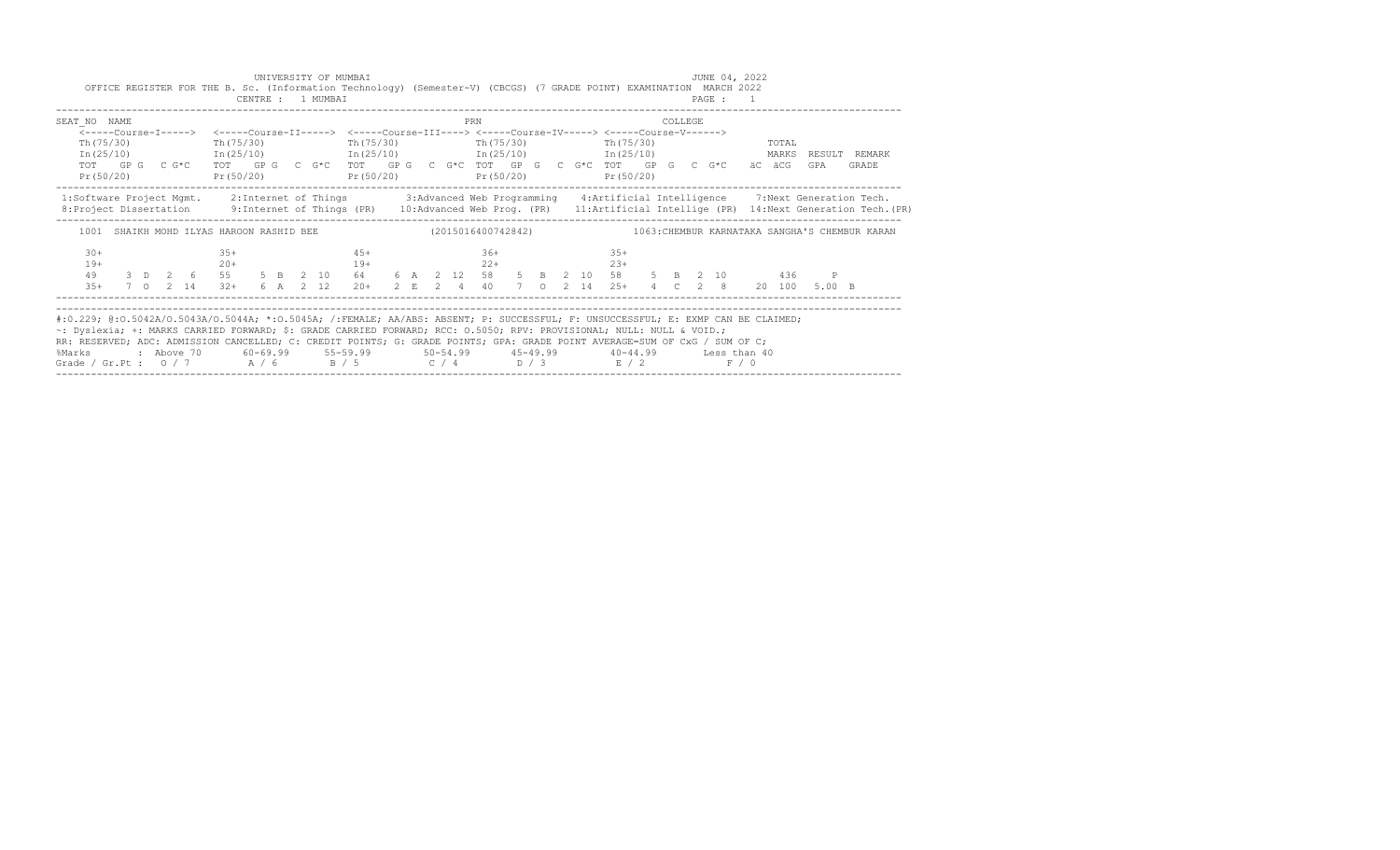|                                                                                                                                                                                                                                                                                                                                                                                                                                                         |  |  | OFFICE REGISTER FOR THE B. Sc. (Information Technology) (Semester-V) (CBCGS) (7 GRADE POINT) EXAMINATION MARCH 2022                                   |  | CENTRE : 2 DADAR | UNIVERSITY OF MUMBAI                                                                                                                                                                                                                  |  |  |             |  |  |             |          |  | JUNE 04, 2022<br>PAGE : 2 |        |                                              |       |  |
|---------------------------------------------------------------------------------------------------------------------------------------------------------------------------------------------------------------------------------------------------------------------------------------------------------------------------------------------------------------------------------------------------------------------------------------------------------|--|--|-------------------------------------------------------------------------------------------------------------------------------------------------------|--|------------------|---------------------------------------------------------------------------------------------------------------------------------------------------------------------------------------------------------------------------------------|--|--|-------------|--|--|-------------|----------|--|---------------------------|--------|----------------------------------------------|-------|--|
| SEAT NO NAME                                                                                                                                                                                                                                                                                                                                                                                                                                            |  |  |                                                                                                                                                       |  |                  |                                                                                                                                                                                                                                       |  |  | PRN         |  |  |             | COLLEGE. |  |                           |        |                                              |       |  |
|                                                                                                                                                                                                                                                                                                                                                                                                                                                         |  |  | <-----Course-I-----> <-----Course-II-----> <-----Course-III----> <-----Course-IV-----> <-----Course-V------>                                          |  |                  |                                                                                                                                                                                                                                       |  |  |             |  |  |             |          |  |                           |        |                                              |       |  |
| Th (75/30)                                                                                                                                                                                                                                                                                                                                                                                                                                              |  |  | Th (75/30)<br>$In (25/10)$ $In (25/10)$ $In (25/10)$ $In (25/10)$ $In (25/10)$ $In (25/10)$ $In (25/10)$                                              |  |                  | $Th(75/30)$ The $(75/30)$                                                                                                                                                                                                             |  |  |             |  |  | Th (75/30)  |          |  |                           | TOTAL  | RESULT REMARK                                |       |  |
|                                                                                                                                                                                                                                                                                                                                                                                                                                                         |  |  | TOT GPG CG*C TOT GPG CG*C TOT GPG CG*C TOT GPG CG*C TOT GPG CG*C                                                                                      |  |                  |                                                                                                                                                                                                                                       |  |  |             |  |  |             |          |  |                           | äC äCG | GPA                                          | GRADE |  |
| Pr(50/20)                                                                                                                                                                                                                                                                                                                                                                                                                                               |  |  | Pr(50/20)                                                                                                                                             |  |                  | $Pr(50/20)$ $Pr(50/20)$ $Pr(50/20)$                                                                                                                                                                                                   |  |  |             |  |  |             |          |  |                           |        |                                              |       |  |
| 1:Software Project Mgmt. 2:Internet of Things 3:Advanced Web Programming 4:Artificial Intelligence 6:Enterprise Java<br>8: Project Dissertation 9: Internet of Things (PR) 10: Advanced Web Prog. (PR) 11: Artificial Intellige (PR) 13: Enterprise Java (PR)                                                                                                                                                                                           |  |  |                                                                                                                                                       |  |                  |                                                                                                                                                                                                                                       |  |  |             |  |  |             |          |  |                           |        |                                              |       |  |
|                                                                                                                                                                                                                                                                                                                                                                                                                                                         |  |  | 1048 RAJBHAR MUKESH VIRENDRA HIRAUTA (2015016400295037)                                                                                               |  |                  |                                                                                                                                                                                                                                       |  |  |             |  |  |             |          |  |                           |        | 608: Mumbai College of Arts, Commerce & Scie |       |  |
| 54<br>$20+$<br>74<br>$30+$                                                                                                                                                                                                                                                                                                                                                                                                                              |  |  | 44<br>$20+$<br>7 0 2 14 64 6 A 2 12 85 7 0 2 14 75 7 0 2 14 70 7 0 2 14<br>6 A 2 12 43+ 7 O 2 14 45+ 7 O 2 14 44+ 7 O 2 14 36+ 7 O 2 14 20 136 6.80 A |  |                  | $65$ and $65$ and $65$ and $65$ and $65$ and $65$ and $65$ and $65$ and $65$ and $65$ and $65$ and $65$ and $65$ and $65$ and $65$ and $65$ and $65$ and $65$ and $65$ and $65$ and $65$ and $65$ and $65$ and $65$ and $65$<br>$20+$ |  |  | 57<br>$18+$ |  |  | 50<br>$20+$ |          |  |                           |        | 566 P                                        |       |  |
|                                                                                                                                                                                                                                                                                                                                                                                                                                                         |  |  |                                                                                                                                                       |  |                  |                                                                                                                                                                                                                                       |  |  |             |  |  |             |          |  |                           |        |                                              |       |  |
| #:0.229; @:0.5042A/0.5043A/0.5044A; *:0.5045A; /:FEMALE; AA/ABS: ABSENT; P: SUCCESSFUL; F: UNSUCCESSFUL; E: EXMP CAN BE CLAIMED;<br>~: Dyslexia; +: MARKS CARRIED FORWARD; \$: GRADE CARRIED FORWARD; RCC: 0.5050; RPV: PROVISIONAL; NULL: NULL & VOID.;<br>RR: RESERVED; ADC: ADMISSION CANCELLED; C: CREDIT POINTS; G: GRADE POINTS; GPA: GRADE POINT AVERAGE=SUM OF CxG / SUM OF C;<br>%Marks<br>Grade / Gr.Pt : $0/7$ $A/6$ $B/5$ $C/4$ $D/3$ $E/2$ |  |  | : Above 70    60-69.99    55-59.99     50-54.99     45-49.99     40-44.99     Less than 40                                                            |  |                  |                                                                                                                                                                                                                                       |  |  |             |  |  |             |          |  | F / 0                     |        |                                              |       |  |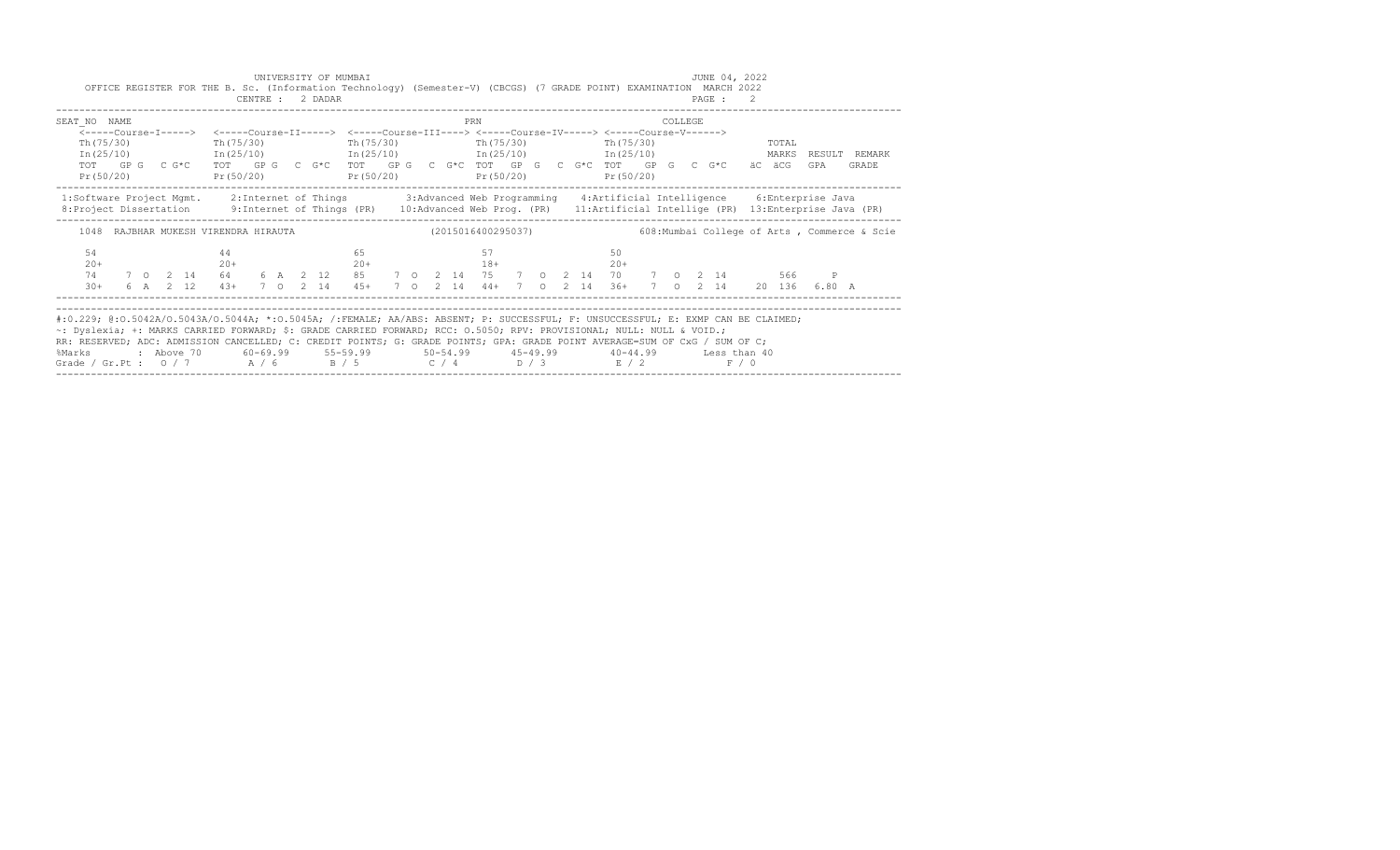|                                     | UNIVERSITY OF MUMBAI<br>CENTRE : 3 ANDHERI |                                                                                                                                                                            | JUNE 04, 2022<br>OFFICE REGISTER FOR THE B. Sc. (Information Technology) (Semester-V) (CBCGS) (7 GRADE POINT) EXAMINATION MARCH 2022<br>PAGE :<br>$\overline{\phantom{a}}$                                                                                                                                                                                            |
|-------------------------------------|--------------------------------------------|----------------------------------------------------------------------------------------------------------------------------------------------------------------------------|-----------------------------------------------------------------------------------------------------------------------------------------------------------------------------------------------------------------------------------------------------------------------------------------------------------------------------------------------------------------------|
| SEAT NO NAME                        |                                            | PRN                                                                                                                                                                        | COLLEGE                                                                                                                                                                                                                                                                                                                                                               |
| Th(75/30)<br>Pr(50/20)              | Th (75/30)                                 | Th(75/30)<br>Th(75/30)<br>$In (25/10)$ $In (25/10)$ $In (25/10)$ $In (25/10)$ $In (25/10)$<br>$Pr(50/20)$ $Pr(50/20)$ $Pr(50/20)$                                          | Th (75/30)<br>TOTAL<br>MARKS<br>RESULT REMARK<br>TOT GPG C G*C TOT GPG C G*C TOT GPG C G*C TOT GPG C G*C TOT GPG C G*C äC äCG<br>GPA<br>GRADE<br>Pr (50/20)                                                                                                                                                                                                           |
|                                     |                                            |                                                                                                                                                                            | 1:Software Project Mgmt. 2:Internet of Things 3:Advanced Web Programming 4:Artificial Intelligence 7:Next Generation Tech.<br>8: Project Dissertation 9: Internet of Things (PR) 10: Advanced Web Prog. (PR) 11: Artificial Intellige (PR) 14: Next Generation Tech. (PR)                                                                                             |
| 1061 /MARCHANDE ANKITA ASHOK APARNA |                                            |                                                                                                                                                                            | (2015016401570252) 114:M. L. Dahanukar College of Commerce                                                                                                                                                                                                                                                                                                            |
| $30+$<br>$13+$<br>43                | $30+$<br>$13+$<br>$10+$                    | $30+$<br>$30+$<br>$11+$                                                                                                                                                    | $30+$<br>$10+$<br>2 E 2 4 43 2 E 2 4 40 2 E 2 4 41 2 E 2 4 40 2 E 2 4<br>281 - 281 - 281 - 282 - 282 - 282 - 282 - 282 - 282 - 282 - 282 - 282 - 282 - 282 - 282 - 282 - 282 - 282 - 28<br>$20+$ 2 E 2 4 12F - - -- 22E 2 E 2 4 20E 2 E 2 4 16 32 --                                                                                                                  |
| %Marks                              |                                            | ~: Dyslexia; +: MARKS CARRIED FORWARD; \$: GRADE CARRIED FORWARD; RCC: 0.5050; RPV: PROVISIONAL; NULL: NULL & VOID.;<br>Grade / Gr.Pt: $0/7$ $A/6$ $B/5$ $C/4$ $D/3$ $E/2$ | #:0.229; @:0.5042A/0.5043A/0.5044A; *:0.5045A; /:FEMALE; AA/ABS: ABSENT; P: SUCCESSFUL; F: UNSUCCESSFUL; E: EXMP CAN BE CLAIMED;<br>RR: RESERVED; ADC: ADMISSION CANCELLED; C: CREDIT POINTS; G: GRADE POINTS; GPA: GRADE POINT AVERAGE=SUM OF CxG / SUM OF C;<br>: Above 70    60-69.99    55-59.99     50-54.99     45-49.99     40-44.99     Less than 40<br>F / 0 |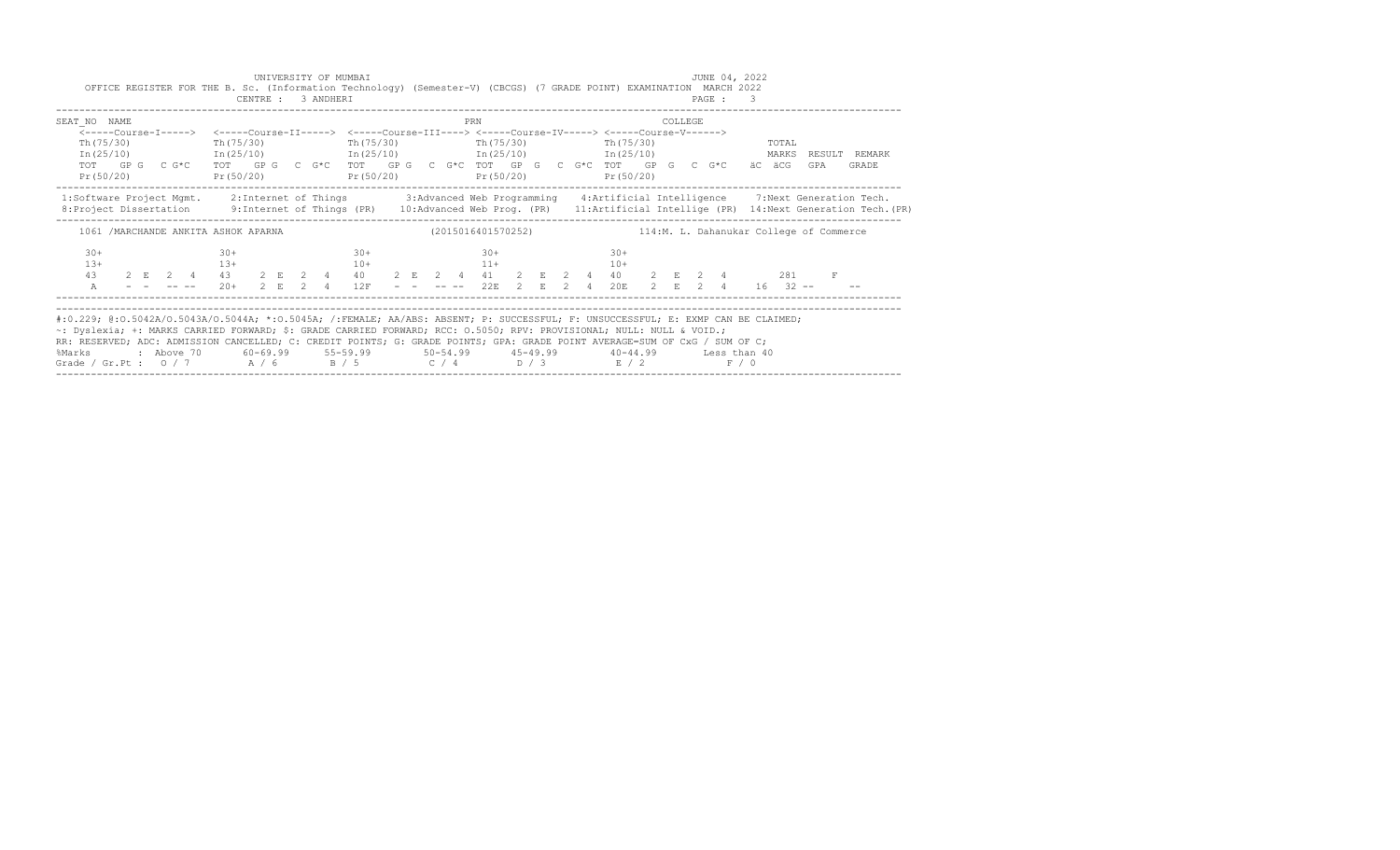|                                                                                                                                                                                                                                                                                                                                                                                                                                                         |  |  |                         | CENTRE : 4 GHATKOPAR |  | UNIVERSITY OF MUMBAI<br>OFFICE REGISTER FOR THE B. Sc. (Information Technology) (Semester-V) (CBCGS) (7 GRADE POINT) EXAMINATION MARCH 2022                                                                                                           |  |  |             |  |  |                          |  |         | JUNE 04, 2022<br>PAGE: 4 |                          |     |                                               |
|---------------------------------------------------------------------------------------------------------------------------------------------------------------------------------------------------------------------------------------------------------------------------------------------------------------------------------------------------------------------------------------------------------------------------------------------------------|--|--|-------------------------|----------------------|--|-------------------------------------------------------------------------------------------------------------------------------------------------------------------------------------------------------------------------------------------------------|--|--|-------------|--|--|--------------------------|--|---------|--------------------------|--------------------------|-----|-----------------------------------------------|
| SEAT NO NAME                                                                                                                                                                                                                                                                                                                                                                                                                                            |  |  |                         |                      |  | <-----Course-I-----> <-----Course-II-----> <-----Course-III----> <-----Course-IV-----> <-----Course-V------>                                                                                                                                          |  |  | PRN         |  |  |                          |  | COLLEGE |                          |                          |     |                                               |
| Th (75/30)<br>Pr(50/20)                                                                                                                                                                                                                                                                                                                                                                                                                                 |  |  | Th (75/30)<br>Pr(50/20) |                      |  | $Th(75/30)$ The $(75/30)$<br>$\text{In (25/10)}$ $\text{In (25/10)}$ $\text{In (25/10)}$ $\text{In (25/10)}$ $\text{In (25/10)}$ $\text{In (25/10)}$<br>TOT GPG CG*C TOT GPG CG*C TOT GPG CG*C TOT GPG CG*C TOT GEGPC CG*C<br>$Pr(50/20)$ $Pr(50/20)$ |  |  |             |  |  | Th (75/30)<br>Pr (50/20) |  |         |                          | TOTAL<br>MARKS<br>äC äCG | GPA | RESULT REMARK<br>GRADE                        |
| 1:Software Project Mgmt. 2:Internet of Things 3:Advanced Web Programming 4:Artificial Intelligence 6:Enterprise Java<br>8: Project Dissertation 9: Internet of Things (PR) 10: Advanced Web Prog. (PR) 11: Artificial Intellige (PR) 13: Enterprise Java (PR)                                                                                                                                                                                           |  |  |                         |                      |  |                                                                                                                                                                                                                                                       |  |  |             |  |  |                          |  |         |                          |                          |     |                                               |
|                                                                                                                                                                                                                                                                                                                                                                                                                                                         |  |  |                         |                      |  | 1148 HINDLEKAR VIRAJ CHINTAMANI SNEHA (2014016402230536)                                                                                                                                                                                              |  |  |             |  |  |                          |  |         |                          |                          |     | 562: Vidya Vikas Education Society's Vikas Ni |
| $30+$<br>$10+$                                                                                                                                                                                                                                                                                                                                                                                                                                          |  |  | $30+$<br>$11+$          |                      |  | $45+$<br>$16+$<br>40 2 E 2 4 41 2 E 2 4 61 6 A 2 12 62 6 A 2 12 59 5 B 2 10 374 P<br>24 3 D 2 6 20+ 2 E 2 4 27+ 4 C 2 8 20+ 2 E 2 4 20+ 2 E 2 4 20 68 3.40 D                                                                                          |  |  | $44+$<br>18 |  |  | $38+$<br>$21+$           |  |         |                          |                          |     |                                               |
| #:0.229; @:0.5042A/0.5043A/0.5044A; *:0.5045A; /:FEMALE; AA/ABS: ABSENT; P: SUCCESSFUL; F: UNSUCCESSFUL; E: EXMP CAN BE CLAIMED;<br>~: Dyslexia; +: MARKS CARRIED FORWARD; \$: GRADE CARRIED FORWARD; RCC: 0.5050; RPV: PROVISIONAL; NULL: NULL & VOID.;<br>RR: RESERVED; ADC: ADMISSION CANCELLED; C: CREDIT POINTS; G: GRADE POINTS; GPA: GRADE POINT AVERAGE=SUM OF CxG / SUM OF C;<br>%Marks<br>Grade / Gr.Pt : $0/7$ $A/6$ $B/5$ $C/4$ $D/3$ $E/2$ |  |  |                         |                      |  | : Above 70    60-69.99    55-59.99     50-54.99     45-49.99     40-44.99     Less than 40                                                                                                                                                            |  |  |             |  |  |                          |  |         | F / 0                    |                          |     |                                               |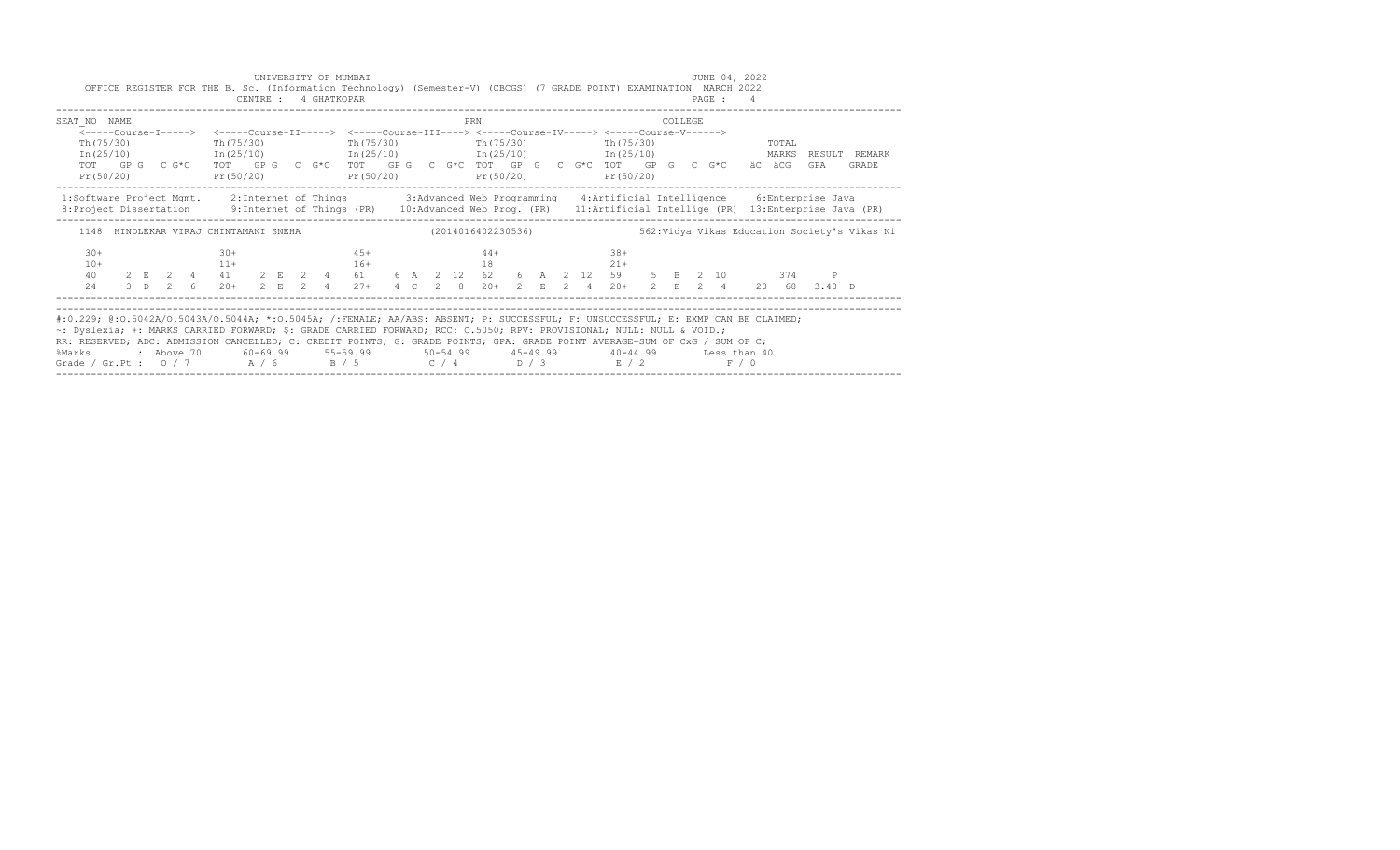|                                                                                                                                                                                                                                                                                                                                                                                                                                                         |  |  |                         | CENTRE : 5 THANE |  | UNIVERSITY OF MUMBAI<br>OFFICE REGISTER FOR THE B. Sc. (Information Technology) (Semester-V) (CBCGS) (7 GRADE POINT) EXAMINATION MARCH 2022                                                                                                                                                                                          |  |  |                |  |    |            |          | JUNE 04, 2022<br>PAGE : 5 |       |                |     |                                               |
|---------------------------------------------------------------------------------------------------------------------------------------------------------------------------------------------------------------------------------------------------------------------------------------------------------------------------------------------------------------------------------------------------------------------------------------------------------|--|--|-------------------------|------------------|--|--------------------------------------------------------------------------------------------------------------------------------------------------------------------------------------------------------------------------------------------------------------------------------------------------------------------------------------|--|--|----------------|--|----|------------|----------|---------------------------|-------|----------------|-----|-----------------------------------------------|
| SEAT NO NAME                                                                                                                                                                                                                                                                                                                                                                                                                                            |  |  |                         |                  |  |                                                                                                                                                                                                                                                                                                                                      |  |  | PRN            |  |    |            | COLLEGE. |                           |       |                |     |                                               |
| Th (75/30)<br>Pr(50/20)                                                                                                                                                                                                                                                                                                                                                                                                                                 |  |  | Th (75/30)<br>Pr(50/20) |                  |  | <-----Course-I-----> <-----Course-II-----> <-----Course-III----> <-----Course-IV-----> <-----Course-V------><br>$Th(75/30)$ The $(75/30)$<br>$In (25/10)$ $In (25/10)$ $In (25/10)$ $In (25/10)$ $In (25/10)$<br>TOT GPG C G*C TOT GPG C G*C TOT GPG C G*C TOT GPG C G*C TOT GPG C G*C äC äCG<br>$Pr(50/20)$ $Pr(50/20)$ $Pr(50/20)$ |  |  |                |  |    | Th (75/30) |          |                           |       | TOTAL<br>MARKS | GPA | RESULT REMARK<br>GRADE                        |
| 1:Software Project Mgmt. 2:Internet of Things 3:Advanced Web Programming 5:Linux System Admin. 6:Enterprise Java<br>8: Project Dissertation 9: Internet of Things (PR) 10: Advanced Web Prog. (PR) 12: Linux Administration (PR) 13: Enterprise Java (PR)                                                                                                                                                                                               |  |  |                         |                  |  |                                                                                                                                                                                                                                                                                                                                      |  |  |                |  |    |            |          |                           |       |                |     |                                               |
|                                                                                                                                                                                                                                                                                                                                                                                                                                                         |  |  |                         |                  |  | 1245 TODANKAR RUPESH RAMAKANT RESHMA (2015016400679302)                                                                                                                                                                                                                                                                              |  |  |                |  |    |            |          |                           |       |                |     | 958: Karmaveer Bhaurao Patil Degree College o |
| $36+$<br>$10+$<br>46                                                                                                                                                                                                                                                                                                                                                                                                                                    |  |  | $34 +$<br>$10+$         |                  |  | 47<br>$12+$<br>3 D 2 6 44 2 E 2 4 59 5 B 2 10 59 5 B 2 10 59 5 B 2 10 385 P<br>23 3 D 2 6 23 3 D 2 6 25 4 C 2 8 24 3 D 2 6 23 3 D 2 6 20 72 3.60 D                                                                                                                                                                                   |  |  | $43+$<br>$16+$ |  | 48 | $11+$      |          |                           |       |                |     |                                               |
| #:0.229; @:0.5042A/0.5043A/0.5044A; *:0.5045A; /:FEMALE; AA/ABS: ABSENT; P: SUCCESSFUL; F: UNSUCCESSFUL; E: EXMP CAN BE CLAIMED;<br>~: Dyslexia; +: MARKS CARRIED FORWARD; \$: GRADE CARRIED FORWARD; RCC: 0.5050; RPV: PROVISIONAL; NULL: NULL & VOID.;<br>RR: RESERVED; ADC: ADMISSION CANCELLED; C: CREDIT POINTS; G: GRADE POINTS; GPA: GRADE POINT AVERAGE=SUM OF CxG / SUM OF C;<br>%Marks<br>Grade / Gr.Pt : $0/7$ $A/6$ $B/5$ $C/4$ $D/3$ $E/2$ |  |  |                         |                  |  | : Above 70    60-69.99    55-59.99     50-54.99     45-49.99     40-44.99     Less than 40                                                                                                                                                                                                                                           |  |  |                |  |    |            |          |                           | F / 0 |                |     |                                               |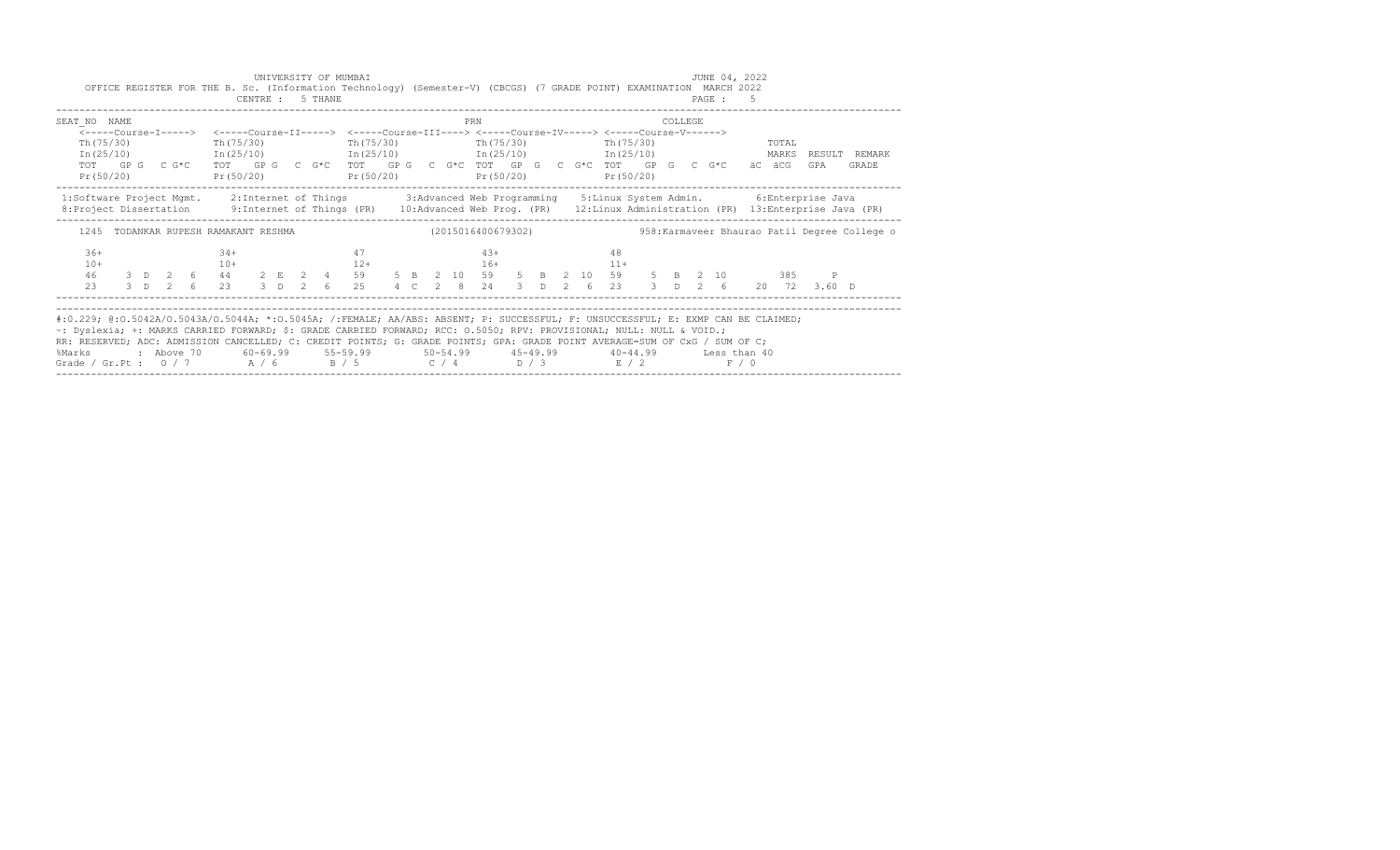|                                                                                                                                                                                                                                                                                                                                                                                                                                                                                                                             |  |  |            |  | CENTRE : 7 KALYAN | UNIVERSITY OF MUMBAI<br>OFFICE REGISTER FOR THE B. Sc. (Information Technology) (Semester-V) (CBCGS) (7 GRADE POINT) EXAMINATION MARCH 2022                                                                            |  |  |     |  |  |            |  |          | JUNE 04, 2022<br>PAGE: 6 |       |       |     |                                                                                                                                             |
|-----------------------------------------------------------------------------------------------------------------------------------------------------------------------------------------------------------------------------------------------------------------------------------------------------------------------------------------------------------------------------------------------------------------------------------------------------------------------------------------------------------------------------|--|--|------------|--|-------------------|------------------------------------------------------------------------------------------------------------------------------------------------------------------------------------------------------------------------|--|--|-----|--|--|------------|--|----------|--------------------------|-------|-------|-----|---------------------------------------------------------------------------------------------------------------------------------------------|
| SEAT NO NAME<br>Th (75/30)                                                                                                                                                                                                                                                                                                                                                                                                                                                                                                  |  |  | Th (75/30) |  |                   | <-----Course-T-----> <-----Course-TT-----> <-----Course-TTT----> <-----Course-TV-----> <-----Course-V------><br>$Th(75/30)$ The $Th(75/30)$                                                                            |  |  | PRN |  |  | Th (75/30) |  | COLLEGE. |                          |       | TOTAL |     |                                                                                                                                             |
| Pr(50/20)                                                                                                                                                                                                                                                                                                                                                                                                                                                                                                                   |  |  |            |  |                   | $In (25/10)$ $In (25/10)$ $In (25/10)$ $In (25/10)$ $In (25/10)$ $In (25/10)$ $In (25/10)$<br>TOT GP G C G*C TOT GP G C G*C TOT GP G C G*C TOT GP G C G*C TOT GP G C G*C äC äCG<br>$Pr(50/20)$ $Pr(50/20)$ $Pr(50/20)$ |  |  |     |  |  | Pr (50/20) |  |          |                          |       |       | GPA | RESULT REMARK<br>GRADE                                                                                                                      |
| 1:Software Project Mgmt. 2:Internet of Things 3:Advanced Web Programming 5:Linux System Admin. 7:Next Generation Tech.                                                                                                                                                                                                                                                                                                                                                                                                      |  |  |            |  |                   |                                                                                                                                                                                                                        |  |  |     |  |  |            |  |          |                          |       |       |     | 8: Project Dissertation 9: Internet of Things (PR) 10: Advanced Web Prog. (PR) 12: Linux Administration (PR) 14: Next Generation Tech. (PR) |
| $30+$                                                                                                                                                                                                                                                                                                                                                                                                                                                                                                                       |  |  | 46         |  |                   | 1261 TIWARI SUMIT HRIDAISHANKAR PREMLATA (2015016400812666)<br>$31+$                                                                                                                                                   |  |  | 48  |  |  | $30+$      |  |          |                          |       |       |     | 614: Kalyan Wholesale Merchants Education Soc                                                                                               |
|                                                                                                                                                                                                                                                                                                                                                                                                                                                                                                                             |  |  |            |  |                   |                                                                                                                                                                                                                        |  |  |     |  |  |            |  |          |                          |       |       |     |                                                                                                                                             |
| #:0.229; @:0.5042A/0.5043A/0.5044A; *:0.5045A; /:FEMALE; AA/ABS: ABSENT; P: SUCCESSFUL; F: UNSUCCESSFUL; E: EXMP CAN BE CLAIMED;<br>~: Dyslexia; +: MARKS CARRIED FORWARD; \$: GRADE CARRIED FORWARD; RCC: 0.5050; RPV: PROVISIONAL; NULL: NULL & VOID.;<br>RR: RESERVED; ADC: ADMISSION CANCELLED; C: CREDIT POINTS; G: GRADE POINTS; GPA: GRADE POINT AVERAGE=SUM OF CxG / SUM OF C;<br>%Marks : Above 70 60-69.99 55-59.99 50-54.99 45-49.99 40-44.99 Less than 40<br>Grade / Gr.Pt: $0/7$ A / 6 B / 5 C / 4 D / 3 E / 2 |  |  |            |  |                   |                                                                                                                                                                                                                        |  |  |     |  |  |            |  |          |                          | F / 0 |       |     |                                                                                                                                             |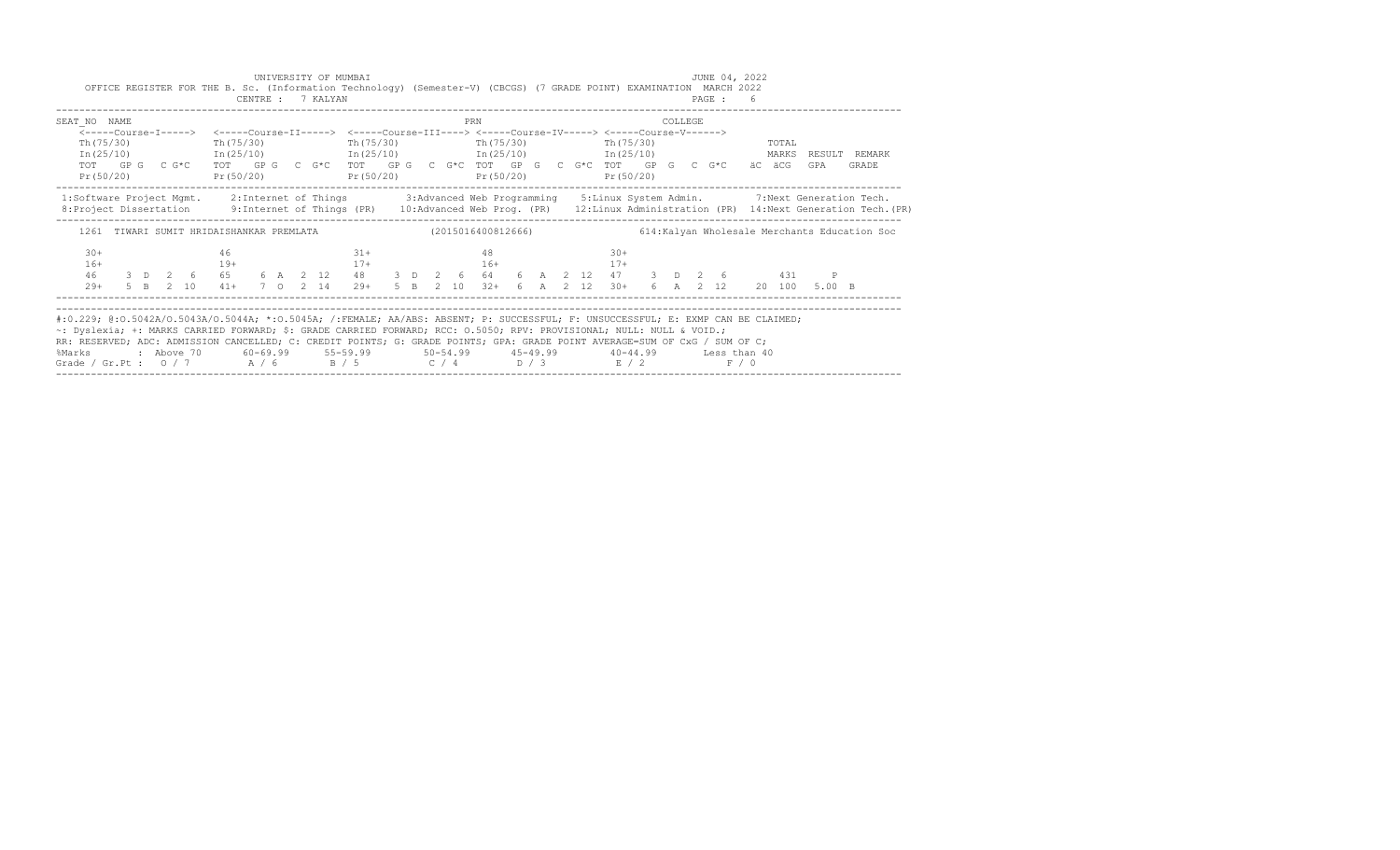|                                                                                                                                                                                                                                                                                                                                                                                                                                                         |  |  |             |  | CENTRE : 97 BORIVALI | UNIVERSITY OF MUMBAI<br>OFFICE REGISTER FOR THE B. Sc. (Information Technology) (Semester-V) (CBCGS) (7 GRADE POINT) EXAMINATION MARCH 2022 |  |  |             |  |  |             |          |  | JUNE 04, 2022<br>PAGE : 7 |       |       |              |               |  |
|---------------------------------------------------------------------------------------------------------------------------------------------------------------------------------------------------------------------------------------------------------------------------------------------------------------------------------------------------------------------------------------------------------------------------------------------------------|--|--|-------------|--|----------------------|---------------------------------------------------------------------------------------------------------------------------------------------|--|--|-------------|--|--|-------------|----------|--|---------------------------|-------|-------|--------------|---------------|--|
| SEAT NO NAME                                                                                                                                                                                                                                                                                                                                                                                                                                            |  |  |             |  |                      |                                                                                                                                             |  |  | PRN         |  |  |             | COLLEGE. |  |                           |       |       |              |               |  |
|                                                                                                                                                                                                                                                                                                                                                                                                                                                         |  |  |             |  |                      | <-----Course-I-----> <-----Course-II-----> <-----Course-III----> <-----Course-IV-----> <-----Course-V------>                                |  |  |             |  |  |             |          |  |                           |       |       |              |               |  |
| Th (75/30)                                                                                                                                                                                                                                                                                                                                                                                                                                              |  |  | Th (75/30)  |  |                      | $Th(75/30)$ The $(75/30)$                                                                                                                   |  |  |             |  |  | Th (75/30)  |          |  |                           | TOTAL |       |              |               |  |
|                                                                                                                                                                                                                                                                                                                                                                                                                                                         |  |  |             |  |                      | $In (25/10)$ $In (25/10)$ $In (25/10)$ $In (25/10)$ $In (25/10)$ $In (25/10)$ $In (25/10)$                                                  |  |  |             |  |  |             |          |  |                           |       |       |              | RESULT REMARK |  |
| Pr(50/20)                                                                                                                                                                                                                                                                                                                                                                                                                                               |  |  | Pr(50/20)   |  |                      | TOT GPG CG*C TOT GPG CG*C TOT GPG CG*C TOT GPG CG*C TOT GPG CG*C TOT GPG CG*C äCäCG<br>$Pr(50/20)$ $Pr(50/20)$ $Pr(50/20)$                  |  |  |             |  |  |             |          |  |                           |       |       | GPA          | GRADE         |  |
| 1:Software Project Mgmt. 2:Internet of Things 3:Advanced Web Programming 5:Linux System Admin. 6:Enterprise Java<br>8: Project Dissertation 9: Internet of Things (PR) 10: Advanced Web Prog. (PR) 12: Linux Administration (PR) 13: Enterprise Java (PR)                                                                                                                                                                                               |  |  |             |  |                      |                                                                                                                                             |  |  |             |  |  |             |          |  |                           |       |       |              |               |  |
|                                                                                                                                                                                                                                                                                                                                                                                                                                                         |  |  |             |  |                      | 1409 PARKAR NAVEED ABDULWAHAB MEHRUNNISA (2014016401395745) 490:Thakur Educational Trust's Thakur Colleg                                    |  |  |             |  |  |             |          |  |                           |       |       |              |               |  |
| 41<br>$14+$<br>55                                                                                                                                                                                                                                                                                                                                                                                                                                       |  |  | 59<br>$12+$ |  |                      | 51<br>$10+$<br>5 B 2 10 71 7 O 2 14 61 6 A 2 12 62 6 A 2 12 75 7 O 2 14                                                                     |  |  | 51<br>$11+$ |  |  | 65<br>$10+$ |          |  |                           |       | 428 — | $\mathbb{P}$ |               |  |
| $2.0+$                                                                                                                                                                                                                                                                                                                                                                                                                                                  |  |  |             |  |                      | 2 E 2 4 21+ 2 E 2 4 21+ 2 E 2 4 21+ 2 E 2 4 21+ 2 E 2 4 20 82 4.10 C                                                                        |  |  |             |  |  |             |          |  |                           |       |       |              |               |  |
| #:0.229; @:0.5042A/0.5043A/0.5044A; *:0.5045A; /:FEMALE; AA/ABS: ABSENT; P: SUCCESSFUL; F: UNSUCCESSFUL; E: EXMP CAN BE CLAIMED;<br>~: Dyslexia; +: MARKS CARRIED FORWARD; \$: GRADE CARRIED FORWARD; RCC: 0.5050; RPV: PROVISIONAL; NULL: NULL & VOID.;<br>RR: RESERVED; ADC: ADMISSION CANCELLED; C: CREDIT POINTS; G: GRADE POINTS; GPA: GRADE POINT AVERAGE=SUM OF CxG / SUM OF C;<br>%Marks<br>Grade / Gr.Pt : $0/7$ $A/6$ $B/5$ $C/4$ $D/3$ $E/2$ |  |  |             |  |                      | : Above 70    60-69.99    55-59.99     50-54.99     45-49.99     40-44.99     Less than 40                                                  |  |  |             |  |  |             |          |  | F / 0                     |       |       |              |               |  |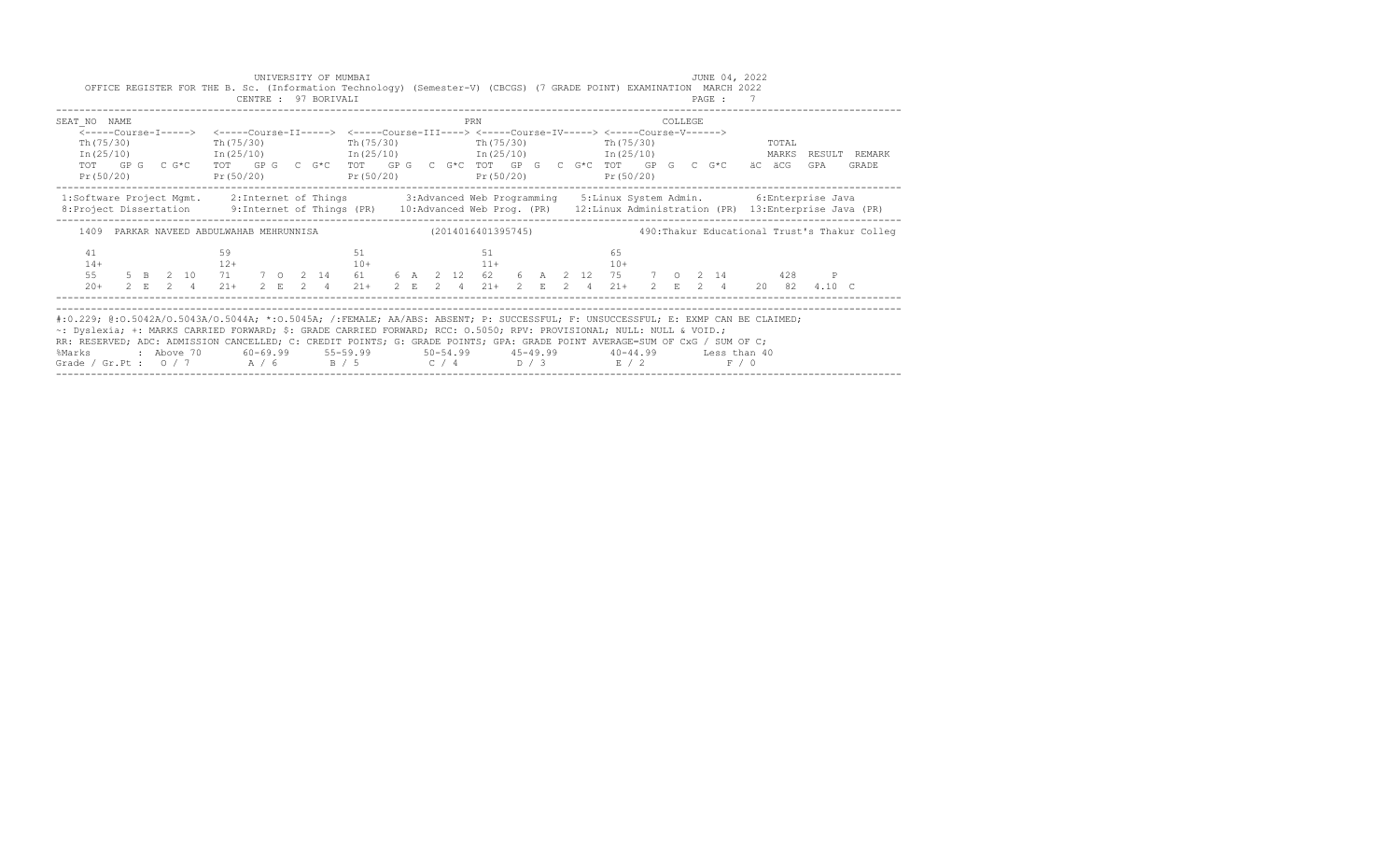|                                                                                                                                                                                                                                                                                                                                                                                                                                                        |  |  |                         |  |  | UNIVERSITY OF MUMBAI<br>OFFICE REGISTER FOR THE B. Sc. (Information Technology) (Semester-V) (CBCGS) (7 GRADE POINT) EXAMINATION MARCH 2022<br>CENTRE : 57 PANDURTITHA                                                                                                                                                                          |  |  |                    |  |  |                          |  |          | JUNE 04, 2022<br>PAGE : 8 |       |                      |       |  |
|--------------------------------------------------------------------------------------------------------------------------------------------------------------------------------------------------------------------------------------------------------------------------------------------------------------------------------------------------------------------------------------------------------------------------------------------------------|--|--|-------------------------|--|--|-------------------------------------------------------------------------------------------------------------------------------------------------------------------------------------------------------------------------------------------------------------------------------------------------------------------------------------------------|--|--|--------------------|--|--|--------------------------|--|----------|---------------------------|-------|----------------------|-------|--|
| SEAT NO NAME                                                                                                                                                                                                                                                                                                                                                                                                                                           |  |  |                         |  |  |                                                                                                                                                                                                                                                                                                                                                 |  |  | PRN                |  |  |                          |  | COLLEGE. |                           |       |                      |       |  |
| Th (75/30)<br>Pr(50/20)                                                                                                                                                                                                                                                                                                                                                                                                                                |  |  | Th (75/30)<br>Pr(50/20) |  |  | <-----Course-T-----> <-----Course-TT-----> <-----Course-TTT----> <-----Course-TV-----> <-----Course-V------><br>$Th(75/30)$ The $(75/30)$<br>$In (25/10)$ $In (25/10)$ $In (25/10)$ $In (25/10)$ $In (25/10)$ $In (25/10)$ $In (25/10)$<br>TOT GPG CG*C TOT GPG CG*C TOT GPG CG*C TOT GPG CG*CTOT CPG CG*C G*C aCGCG<br>$Pr(50/20)$ $Pr(50/20)$ |  |  |                    |  |  | Th (75/30)<br>Pr (50/20) |  |          |                           | TOTAL | RESULT REMARK<br>GPA | GRADE |  |
| 1:Software Project Mgmt. 2:Internet of Things 3:Advanced Web Programming 4:Artificial Intelligence 6:Enterprise Java<br>8: Project Dissertation 9: Internet of Things (PR) 10: Advanced Web Prog. (PR) 11: Artificial Intellige (PR) 13: Enterprise Java (PR)                                                                                                                                                                                          |  |  |                         |  |  |                                                                                                                                                                                                                                                                                                                                                 |  |  |                    |  |  |                          |  |          |                           |       |                      |       |  |
|                                                                                                                                                                                                                                                                                                                                                                                                                                                        |  |  |                         |  |  | 1426 GHOGALE SURAJ RAJENDRA RANJITA (2015016401348881) 1007:Vetal Bambarde Vibhaq Shikshan Prasarak                                                                                                                                                                                                                                             |  |  |                    |  |  |                          |  |          |                           |       |                      |       |  |
| $30+$<br>$14+$                                                                                                                                                                                                                                                                                                                                                                                                                                         |  |  | $47+$<br>$13+$          |  |  | $45+$<br>$17+$<br>$44$ 2 E 2 4 60 6 A 2 12 62 6 A 2 12 69 6 A 2 12 46 3 D 2 6 439 P<br>31 6 A 2 12 32 6 A 2 12 33 6 A 2 12 30 6 A 2 12 32 6 A 2 12 20 106 5.30 B                                                                                                                                                                                |  |  | $57+$ 30+<br>$12+$ |  |  | $16+$                    |  |          |                           |       |                      |       |  |
| #:0.229; @:0.5042A/0.5043A/0.5044A; *:0.5045A; /:FEMALE; AA/ABS: ABSENT; P: SUCCESSFUL; F: UNSUCCESSFUL; E: EXMP CAN BE CLAIMED;<br>~: Dyslexia; +: MARKS CARRIED FORWARD; \$: GRADE CARRIED FORWARD; RCC: 0.5050; RPV: PROVISIONAL; NULL: NULL & VOID.;<br>RR: RESERVED; ADC: ADMISSION CANCELLED; C: CREDIT POINTS; G: GRADE POINTS; GPA: GRADE POINT AVERAGE=SUM OF CxG / SUM OF C;<br>%Marks<br>Grade / Gr.Pt: $0/7$ A / 6 B / 5 C / 4 D / 3 E / 2 |  |  |                         |  |  | : Above 70    60-69.99    55-59.99     50-54.99     45-49.99     40-44.99     Less than 40                                                                                                                                                                                                                                                      |  |  |                    |  |  |                          |  |          | F / 0                     |       |                      |       |  |